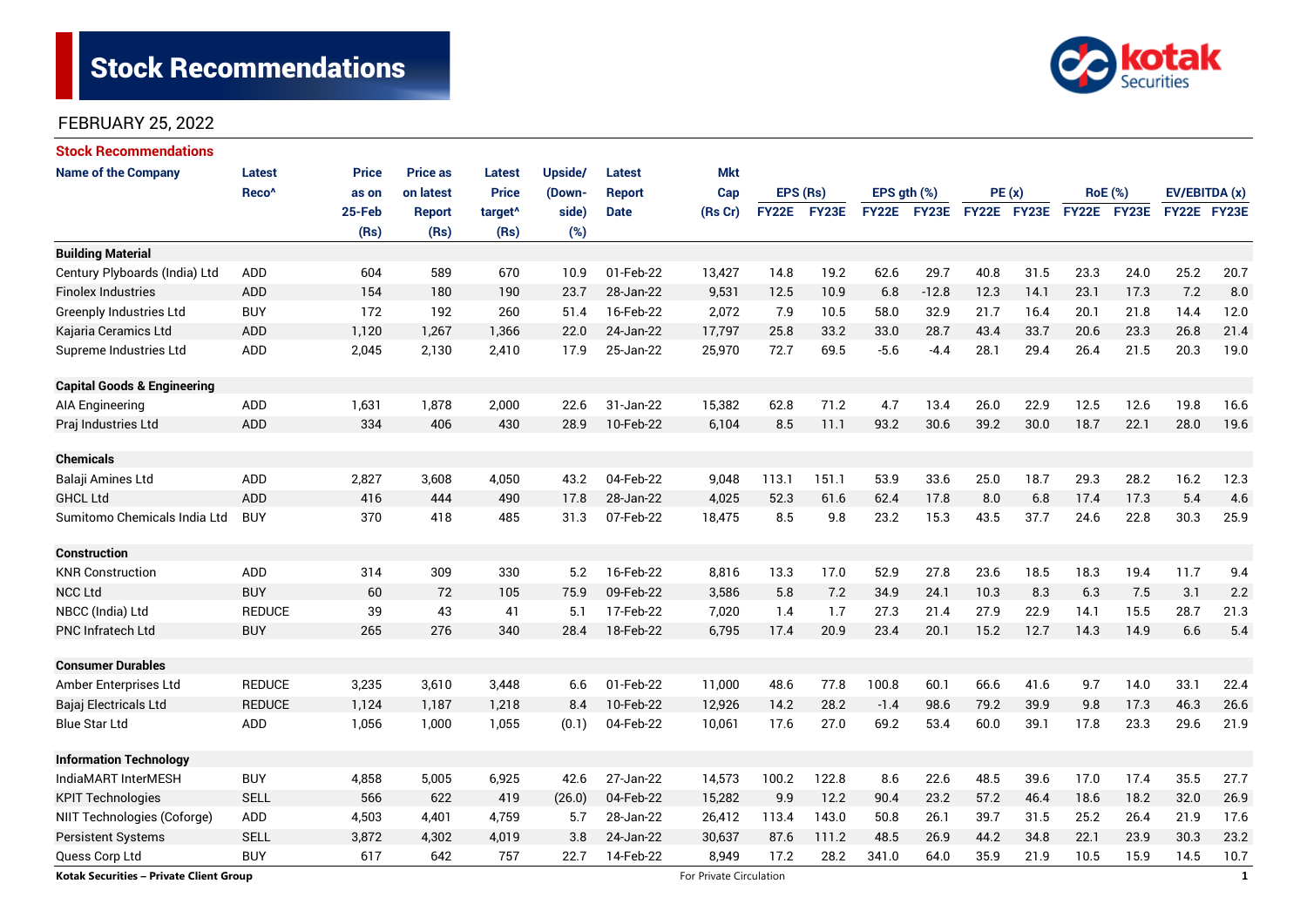

### FEBRUARY 25, 2022

| <b>Stock Recommendations</b>       |                   |              |                 |                     |         |               |         |             |       |                  |             |             |      |                |      |               |      |
|------------------------------------|-------------------|--------------|-----------------|---------------------|---------|---------------|---------|-------------|-------|------------------|-------------|-------------|------|----------------|------|---------------|------|
| <b>Name of the Company</b>         | <b>Latest</b>     | <b>Price</b> | <b>Price as</b> | <b>Latest</b>       | Upside/ | <b>Latest</b> | Mkt     |             |       |                  |             |             |      |                |      |               |      |
|                                    | Reco <sup>^</sup> | as on        | on latest       | <b>Price</b>        | (Down-  | <b>Report</b> | Cap     | EPS (Rs)    |       | EPS $qth$ $(\%)$ |             | PE(x)       |      | <b>RoE</b> (%) |      | EV/EBITDA (x) |      |
|                                    |                   | 25-Feb       | <b>Report</b>   | target <sup>^</sup> | side)   | <b>Date</b>   | (Rs Cr) | FY22E FY23E |       |                  | FY22E FY23E | FY22E FY23E |      | FY22E FY23E    |      | FY22E FY23E   |      |
|                                    |                   | (Rs)         | (Rs)            | (Rs)                | (%)     |               |         |             |       |                  |             |             |      |                |      |               |      |
| <b>Metals &amp; Mining</b>         |                   |              |                 |                     |         |               |         |             |       |                  |             |             |      |                |      |               |      |
| <b>MOIL Ltd</b>                    | <b>BUY</b>        | 168          | 170             | 215                 | 27.9    | 18-Feb-22     | 4,478   | 14.5        | 16.4  | 95.9             | 13.1        | 11.6        | 10.3 | 11.5           | 12.2 | 5.6           | 4.2  |
| APL Apollo Tubes Ltd               | <b>BUY</b>        | 835          | 820             | 980                 | 17.3    | 28-Jan-22     | 20,884  | 21.0        | 27.0  | $-27.6$          | 28.6        | 39.8        | 30.9 | 26.7           | 26.8 | 22.9          | 18.1 |
| Oil & Gas                          |                   |              |                 |                     |         |               |         |             |       |                  |             |             |      |                |      |               |      |
| Chennai Petroleum Corp             | <b>BUY</b>        | 100          | 104             | 127                 | 26.7    | 25-Jan-22     | 1,493   | 30.3        | 18.2  | 75.1             | $-39.9$     | 3.3         | 5.5  | 24.6           | 12.5 | 6.6           | 8.2  |
| <b>Gujarat Gas</b>                 | <b>ADD</b>        | 601          | 660             | 734                 | 22.2    | 10-Feb-22     | 41,332  | 18.7        | 26.7  | 0.5              | 42.8        | 32.1        | 22.5 | 24.3           | 27.3 | 19.7          | 14.2 |
| <b>MRPL</b>                        | <b>ADD</b>        | 40           | 47              | 50                  | 26.4    | 31-Jan-22     | 6,929   | 1.2         | 6.8   | $-137.5$         | 466.7       | 33.0        | 5.8  | 4.7            | 23.8 | 13.1          | 8.6  |
| <b>Paints</b>                      |                   |              |                 |                     |         |               |         |             |       |                  |             |             |      |                |      |               |      |
| Akzo Nobel India Ltd               | <b>BUY</b>        | 1,869        | 1,887           | 2,670               | 42.8    | 14-Feb-22     | 8,730   | 57.9        | 67.2  | 27.3             | 16.1        | 32.3        | 27.8 | 17.9           | 19.7 | 19.4          | 16.5 |
| <b>Pharmaceuticals</b>             |                   |              |                 |                     |         |               |         |             |       |                  |             |             |      |                |      |               |      |
| <b>Suven Pharmaceuticals</b>       | <b>REDUCE</b>     | 517          | 561             | 550                 | 6.5     | 17-Aug-21     | 13,122  | 16.9        | 21.1  | 19.0             | 24.9        | 30.6        | 24.5 | 27.6           | 26.5 | 23.8          | 18.6 |
| <b>Transportation</b>              |                   |              |                 |                     |         |               |         |             |       |                  |             |             |      |                |      |               |      |
| Aegis Logistics Ltd                | <b>BUY</b>        | 172          | 216             | 310                 | 80.2    | 14-Feb-22     | 5,746   | 12.6        | 13.6  | 28.6             | 7.9         | 13.7        | 12.7 | 20.4           | 19.0 | 7.5           | 6.7  |
| Allcargo Global Logistics          | <b>BUY</b>        | 327          | 346             | 430                 | 31.5    | 15-Feb-22     | 8,044   | 27.7        | 31.3  | 246.3            | 13.0        | 11.8        | 10.4 | 21.2           | 20.1 | 6.3           | 5.2  |
| <b>Blue Dart Express</b>           | <b>BUY</b>        | 6,120        | 6,926           | 7,975               | 30.3    | 01-Feb-22     | 14,565  | 115.0       | 134.0 | 98.3             | 16.5        | 53.2        | 45.7 | 36.2           | 33.3 | 15.1          | 13.0 |
| <b>VRL Logistics Ltd</b>           | <b>BUY</b>        | 431          | 499             | 625                 | 44.9    | 04-Feb-22     | 3,934   | 11.3        | 18.3  | 117.3            | 61.9        | 38.2        | 23.6 | 14.3           | 21.6 | 12.2          | 9.2  |
| <b>Others</b>                      |                   |              |                 |                     |         |               |         |             |       |                  |             |             |      |                |      |               |      |
| Bata India Ltd                     | <b>BUY</b>        | 1,824        | 1,895           | 2,380               | 30.5    | 10-Feb-22     | 23,535  | 27.0        | 36.6  | $-509.1$         | 35.6        | 67.6        | 49.8 | 16.3           | 19.4 | 33.1          | 26.3 |
| <b>Central Depository Services</b> | <b>REDUCE</b>     | 1,365        | 1.510           | 1,505               | 10.3    | 10-Feb-22     | 14,333  | 29.9        | 34.8  | 55.7             | 16.4        | 45.7        | 39.2 | 28.5           | 26.6 | 36.2          | 31.0 |
| EPL Ltd                            | <b>ADD</b>        | 159          | 187             | 205                 | 29.3    | 10-Feb-22     | 4,993   | 7.1         | 8.6   | $-6.6$           | 21.1        | 22.3        | 18.4 | 12.1           | 13.2 | 8.7           | 7.2  |
| JK Paper Ltd                       | <b>BUY</b>        | 214          | 232             | 295                 | 38.1    | 17-Feb-22     | 3,801   | 34.1        | 47.7  | 140.1            | 39.9        | 6.3         | 4.5  | 19.2           | 21.5 | 6.0           | 4.1  |
| Radico Khaitan Ltd                 | <b>REDUCE</b>     | 929          | 978             | 970                 | 4.4     | 07-Feb-22     | 12,362  | 21.2        | 26.1  | 4.4              | 23.1        | 43.8        | 35.6 | 15.0           | 16.1 | 27.9          | 24.0 |
| <b>VIP Industries Ltd</b>          | <b>REDUCE</b>     | 651          | 648             | 620                 | (4.8)   | 04-Feb-22     | 9,251   | 6.2         | 12.0  | $-187.3$         | 93.5        | 105.1       | 54.3 | 14.3           | 23.2 | 47.5          | 29.4 |
| Welspun Corp Ltd                   | <b>SELL</b>       | 143          | 173             | 120                 | (15.8)  | 14-Feb-22     | 3,778   | 11.9        | 9.2   | $-49.8$          | $-22.7$     | 12.0        | 15.5 | 7.8            | 5.9  | 4.3           | 4.9  |

*Source: Kotak Securities - Private Client Group*

All recommendations are with a 12 month perspective from the date of the report/update. Investors are requested to use their discretion while deciding the timing, quantity of investment as well as the exit.

NR NoRated. The investment rating and target price, if any, have been suspended temporarily. Such suspension is in compliance with applicable regulation(s) and/or Kotak Securities policies in circumstances when Kotak Secur

Or its affiliates is acting in an advisory capacity in a merger or strategic transaction involving this company and in certain other circumstances.

**NM Not meaningful**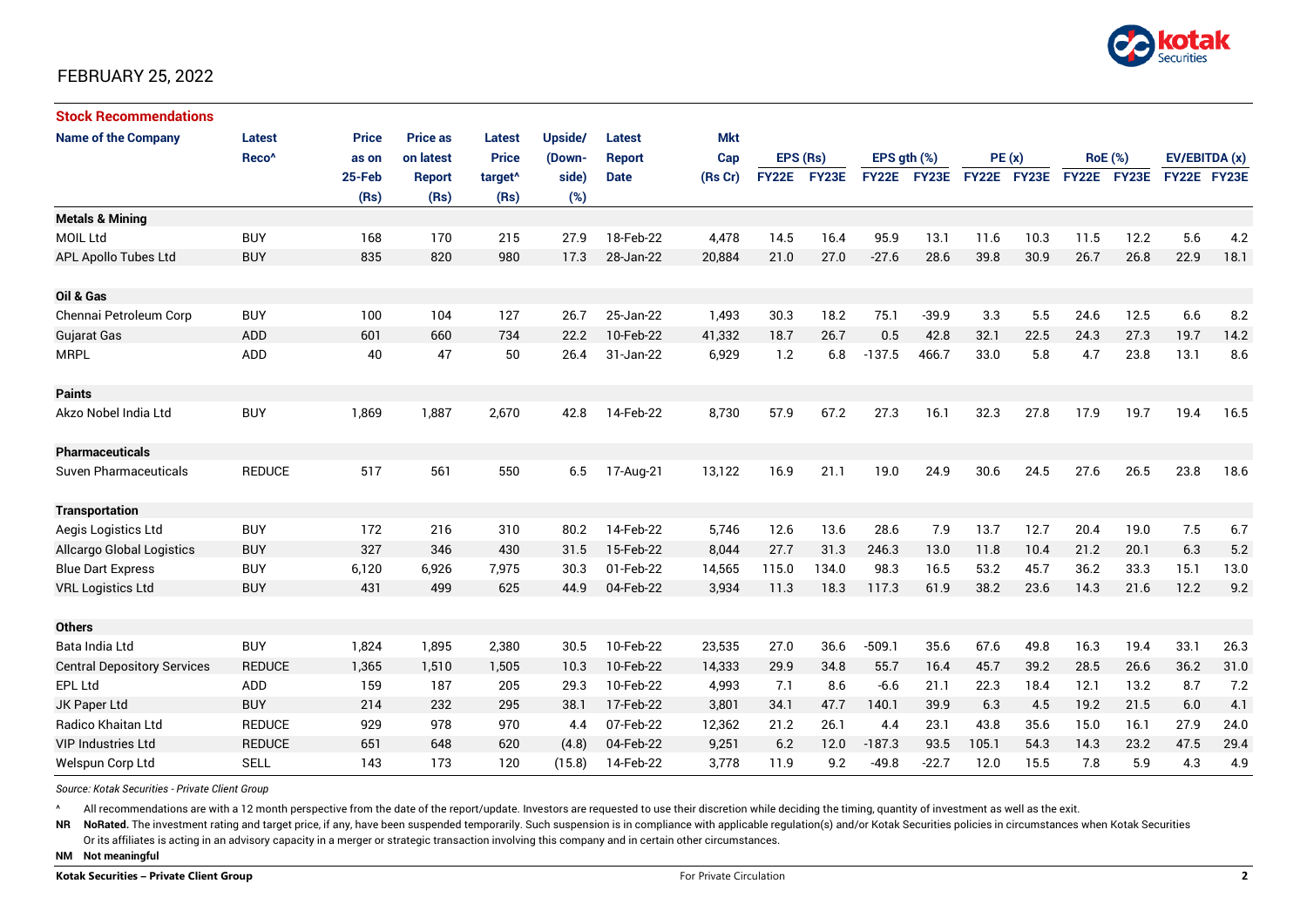

### FEBRUARY 25, 2022

## **RATING SCALE (PRIVATE CLIENT GROUP)**

#### **Definitions of ratings**

| <b>BUY</b>       |   | - We expect the stock to deliver more than 15% returns over the next 12 months                                                                                                                                                                                                                                                                                                                                                     |
|------------------|---|------------------------------------------------------------------------------------------------------------------------------------------------------------------------------------------------------------------------------------------------------------------------------------------------------------------------------------------------------------------------------------------------------------------------------------|
| <b>ADD</b>       |   | - We expect the stock to deliver 5% - 15% returns over the next 12 months                                                                                                                                                                                                                                                                                                                                                          |
| <b>REDUCE</b>    |   | - We expect the stock to deliver -5% - +5% returns over the next 12 months                                                                                                                                                                                                                                                                                                                                                         |
| <b>SELL</b>      |   | - We expect the stock to deliver $\lt$ -5% returns over the next 12 months                                                                                                                                                                                                                                                                                                                                                         |
| <b>NR</b>        |   | - Not Rated. Kotak Securities is not assigning any rating or price target to the stock.                                                                                                                                                                                                                                                                                                                                            |
|                  |   | The report has been prepared for information purposes only.                                                                                                                                                                                                                                                                                                                                                                        |
| <b>SUBSCRIBE</b> |   | $-$ We advise investor to subscribe to the IPO.                                                                                                                                                                                                                                                                                                                                                                                    |
| <b>RS</b>        |   | - Rating Suspended. Kotak Securities has suspended the investment rating and price target for this stock, either because there is not a sufficient fundamental basis for determining, or there<br>are legal, regulatory or policy constraints around publishing, an investment rating or target. The previous investment rating and price target, if any, are no longer in effect for this stock and<br>should not be relied upon. |
| <b>NA</b>        |   | $-$ Not Available or Not Applicable. The information is not available for display or is not applicable                                                                                                                                                                                                                                                                                                                             |
| <b>NM</b>        |   | - Not Meaningful. The information is not meaningful and is therefore excluded.                                                                                                                                                                                                                                                                                                                                                     |
| <b>NOTE</b>      | - | Our target prices are with a 12-month perspective. Returns stated in the rating scale are our internal benchmark.                                                                                                                                                                                                                                                                                                                  |

### **FUNDAMENTAL RESEARCH TEAM (PRIVATE CLIENT GROUP)**

| <b>Shrikant Chouhan</b>                                                                                | Arun Agarwal                                                                                                    | <b>Amit Agarwal, CFA</b>     | <b>Hemali Dhame</b>      |
|--------------------------------------------------------------------------------------------------------|-----------------------------------------------------------------------------------------------------------------|------------------------------|--------------------------|
| Head of Research                                                                                       | Auto & Auto Ancillary                                                                                           | Transportation, Paints, FMCG | Banking & Finance        |
| shrikant.chouhan@kotak.com                                                                             | arun agarwal@kotak.com                                                                                          | agarwal.amit@kotak.com       | Hemali.Dhame@kotak.com   |
| +91 22 6218 5408                                                                                       | +91 22 6218 6443                                                                                                | +91 22 6218 6439             | +91 22 6218 6433         |
| <b>Jatin Damania</b>                                                                                   | Purvi Shah                                                                                                      | <b>Rini Mehta</b>            | K. Kathirvelu            |
| Metals & Mining, Midcap                                                                                | Pharmaceuticals                                                                                                 | Research Associate           | <b>Support Executive</b> |
| jatin.damania@kotak.com                                                                                | purvi.shah@kotak.com                                                                                            | rini.mehta@kotak.com         | k.kathirvelu@kotak.com   |
| +91 22 6218 6440                                                                                       | +91 22 6218 6432                                                                                                | +91 80801 97299              | +91 22 6218 6427         |
| <b>Sumit Pokharna</b><br>Oil and Gas. Information Tech<br>sumit.pokharna@kotak.com<br>+91 22 6218 6438 | Pankaj Kumar<br><b>Construction, Capital Goods &amp; Midcaps</b><br>pankajr.kumar@kotak.com<br>+91 22 6218 6434 |                              |                          |

#### **TECHNICAL RESEARCH TEAM (PRIVATE CLIENT GROUP)**

| Shrikant Chouhan           | <b>Amol Athawale</b>    |   |
|----------------------------|-------------------------|---|
| shrikant.chouhan@kotak.com | amol.athawale@kotak.com | F |
| +91 22 6218 5408           | +91 20 6620 3350        | S |
|                            |                         |   |

**Shrikant Chouhan Amol Athawale Sayed Haider** Research Associate [sayed.haider@kotak.com](mailto:sayed.haider@kotak.com) +91 22 62185498

#### **DERIVATIVES RESEARCH TEAM (PRIVATE CLIENT GROUP)**

+91 22 6218 5497 +91 33 6615 6273

**Sahaj Agrawal Prashanth Lalu Prasenjit Biswas, CMT, CFTe** [sahaj.agrawal@kotak.com](mailto:sahaj.agrawal@kotak.com) [prashanth.lalu@kotak.com](mailto:prashanth.lalu@kotak.com) [prasenjit.biswas@kotak.com](mailto:prasenjit.biswas@kotak.com)